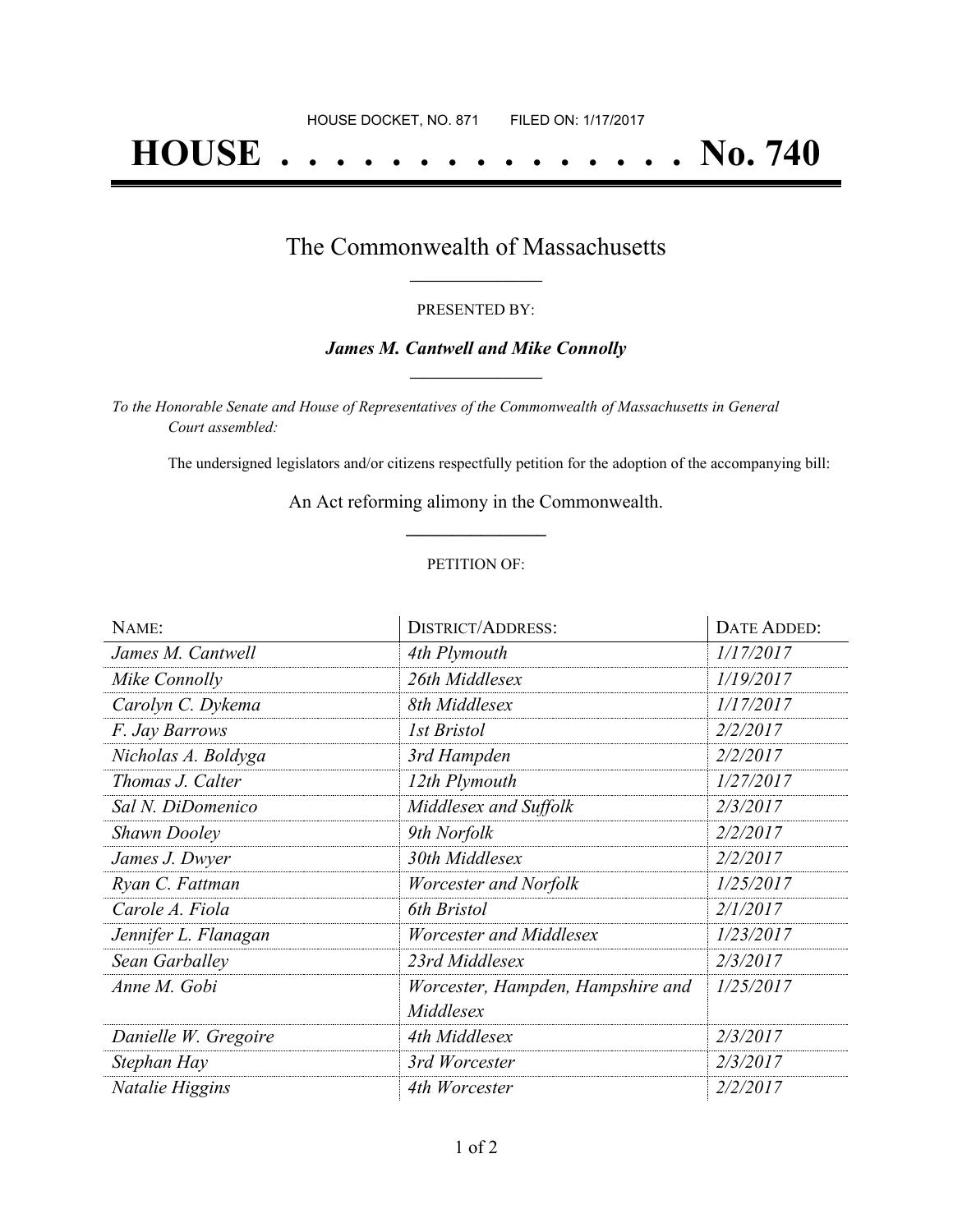| Kate Hogan               | 3rd Middlesex               | 2/1/2017  |
|--------------------------|-----------------------------|-----------|
| Bradley H. Jones, Jr.    | 20th Middlesex              | 1/18/2017 |
| Jay R. Kaufman           | 15th Middlesex              | 1/25/2017 |
| James M. Kelcourse       | 1st Essex                   | 1/31/2017 |
| Kevin J. Kuros           | 8th Worcester               | 1/30/2017 |
| David Paul Linsky        | 5th Middlesex               | 1/31/2017 |
| Joan B. Lovely           | Second Essex                | 2/3/2017  |
| Paul W. Mark             | 2nd Berkshire               | 2/3/2017  |
| Thomas M. McGee          | <b>Third Essex</b>          | 2/2/2017  |
| Joseph W. McGonagle, Jr. | 28th Middlesex              | 2/2/2017  |
| <b>Aaron Michlewitz</b>  | 3rd Suffolk                 | 2/3/2017  |
| Michael O. Moore         | <b>Second Worcester</b>     | 2/3/2017  |
| David K. Muradian, Jr.   | 9th Worcester               | 1/27/2017 |
| <b>Brian Murray</b>      | 10th Worcester              | 2/3/2017  |
| Shaunna L. O'Connell     | 3rd Bristol                 | 1/30/2017 |
| Kathleen O'Connor Ives   | <b>First Essex</b>          | 1/27/2017 |
| Patrick M. O'Connor      | <b>Plymouth and Norfolk</b> | 2/2/2017  |
| Elizabeth A. Poirier     | 14th Bristol                | 1/31/2017 |
| John H. Rogers           | 12th Norfolk                | 2/3/2017  |
| Jeffrey N. Roy           | 10th Norfolk                | 2/3/2017  |
| Thomas M. Stanley        | 9th Middlesex               | 2/2/2017  |
| James E. Timilty         | <b>Bristol and Norfolk</b>  | 2/3/2017  |
| David T. Vieira          | 3rd Barnstable              | 2/2/2017  |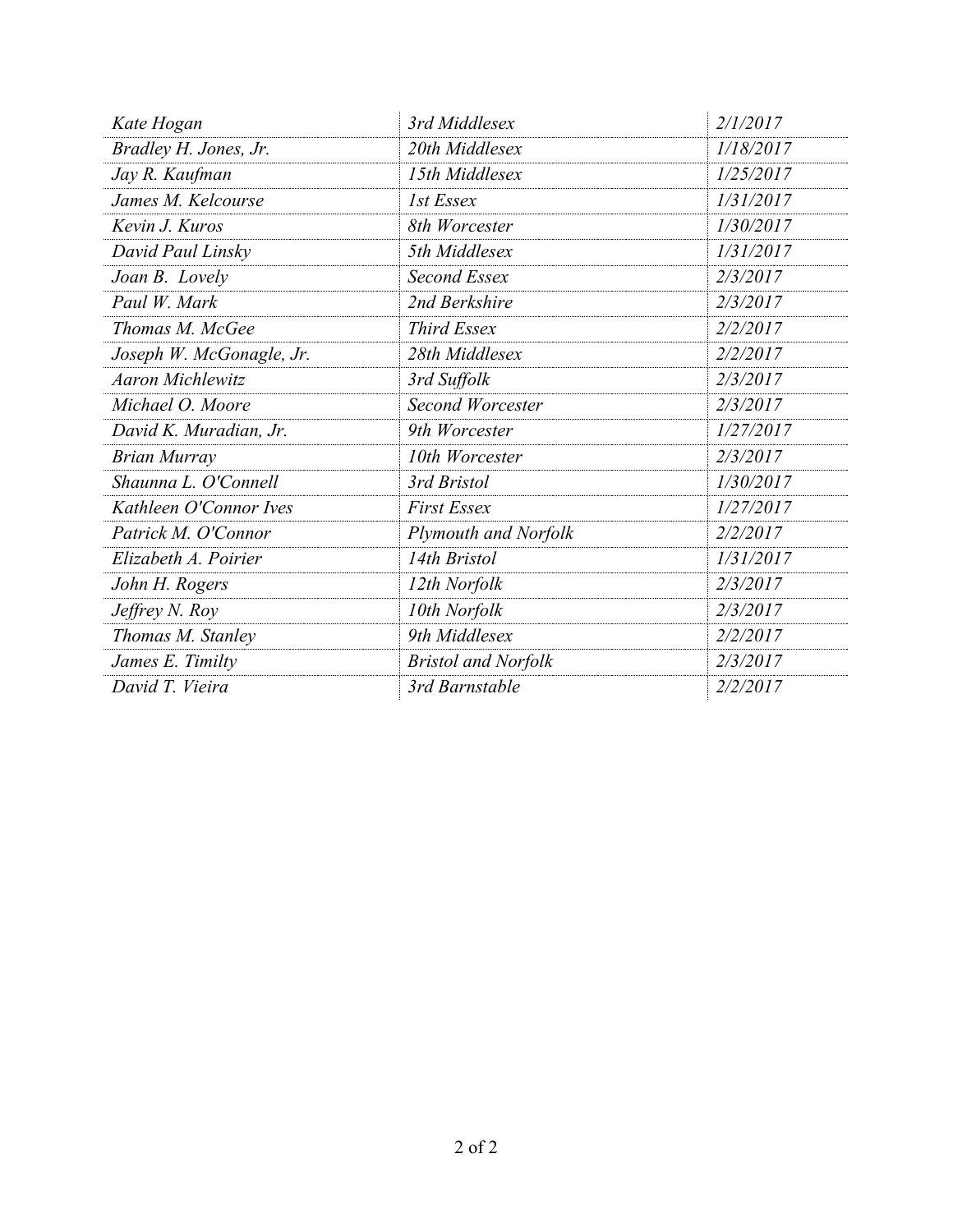## **HOUSE . . . . . . . . . . . . . . . No. 740**

By Messrs. Cantwell of Marshfield and Connolly of Cambridge, a petition (accompanied by bill, House, No. 740) of James M. Cantwell and others relative to alimony. The Judiciary.

#### [SIMILAR MATTER FILED IN PREVIOUS SESSION SEE HOUSE, NO. *4427* OF 2015-2016.]

### The Commonwealth of Massachusetts

**In the One Hundred and Ninetieth General Court (2017-2018) \_\_\_\_\_\_\_\_\_\_\_\_\_\_\_**

**\_\_\_\_\_\_\_\_\_\_\_\_\_\_\_**

An Act reforming alimony in the Commonwealth.

Be it enacted by the Senate and House of Representatives in General Court assembled, and by the authority *of the same, as follows:*

1 SECTION 1. Section 53 of chapter 208 of the General Laws, as appearing in the 2014

2 Official Edition, is hereby amended by inserting after the word "order", in line 24, the following

3 words:- , except in cases where deviation applies pursuant to subsection(e).

4 SECTION 2. Said chapter 208 is hereby further amended by adding the following

5 section:-

6 Section 56. No alimony judgment under sections 48 to 55, inclusive, where the parties

7 have agreed in writing that the alimony judgment survives or is not modifiable shall be modified

8 by a court without the consent of both parties.

9 SECTION 3. Chapter 124 of the acts of 2011 is hereby amended by striking out section 10 4 and inserting in place thereof the following section:-

1 of 4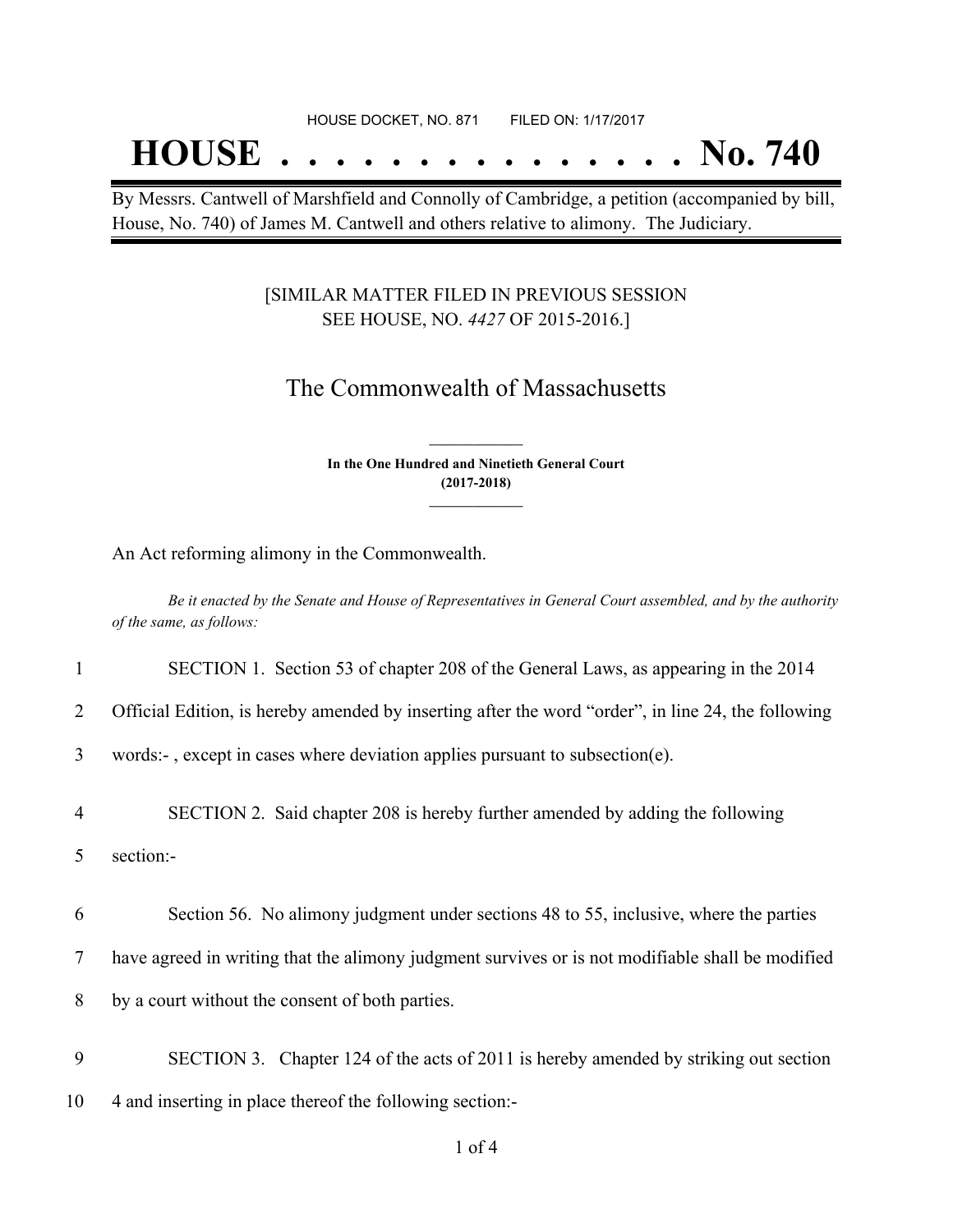| 11 | Section 4. (a) As used in this section the following words shall, unless the context clearly      |
|----|---------------------------------------------------------------------------------------------------|
| 12 | requires otherwise, have the following meanings:-                                                 |
| 13 | "Alimony", the payment of support from a spouse, who has the ability to pay, to a spouse          |
| 14 | in need of support for a reasonable length of time, under a court order.                          |
| 15 | "Existing alimony judgment", an order of a court to pay alimony entered by a court prior          |
| 16 | to March 1, 2012.                                                                                 |
| 17 | "General term alimony", the periodic payment of support to a recipient spouse who is              |
| 18 | economically dependent.                                                                           |
| 19 | "Payor", a spouse required by order of a court to pay alimony or general term alimony.            |
| 20 | "Recipient", a spouse receiving by order of a court alimony or general term alimony.              |
| 21 | (b) Existing alimony judgments shall be general term alimony as that term is defined in           |
| 22 | section 48 of chapter 208 of the General Laws.                                                    |
| 23 | (c) Unless otherwise provided in this section, existing alimony judgments shall terminate         |
| 24 | pursuant to the terms of such existing alimony judgment or pursuant to an order of modification   |
| 25 | entered by a court.                                                                               |
| 26 | (d) Existing alimony judgments that exceed the durational limits under section 49 of said         |
| 27 | chapter 208 shall be deemed a material change of circumstance that warrants modification and      |
| 28 | shall be modified upon a complaint for modification without additional material change of         |
| 29 | circumstance, unless the court finds that deviation from the durational limits is warranted.      |
| 30 | (e) A payor of alimony paying alimony pursuant to an existing alimony judgment may                |
| 31 | file a complaint for modification of the existing alimony judgment if the recipient is determined |
|    | $2$ of 4                                                                                          |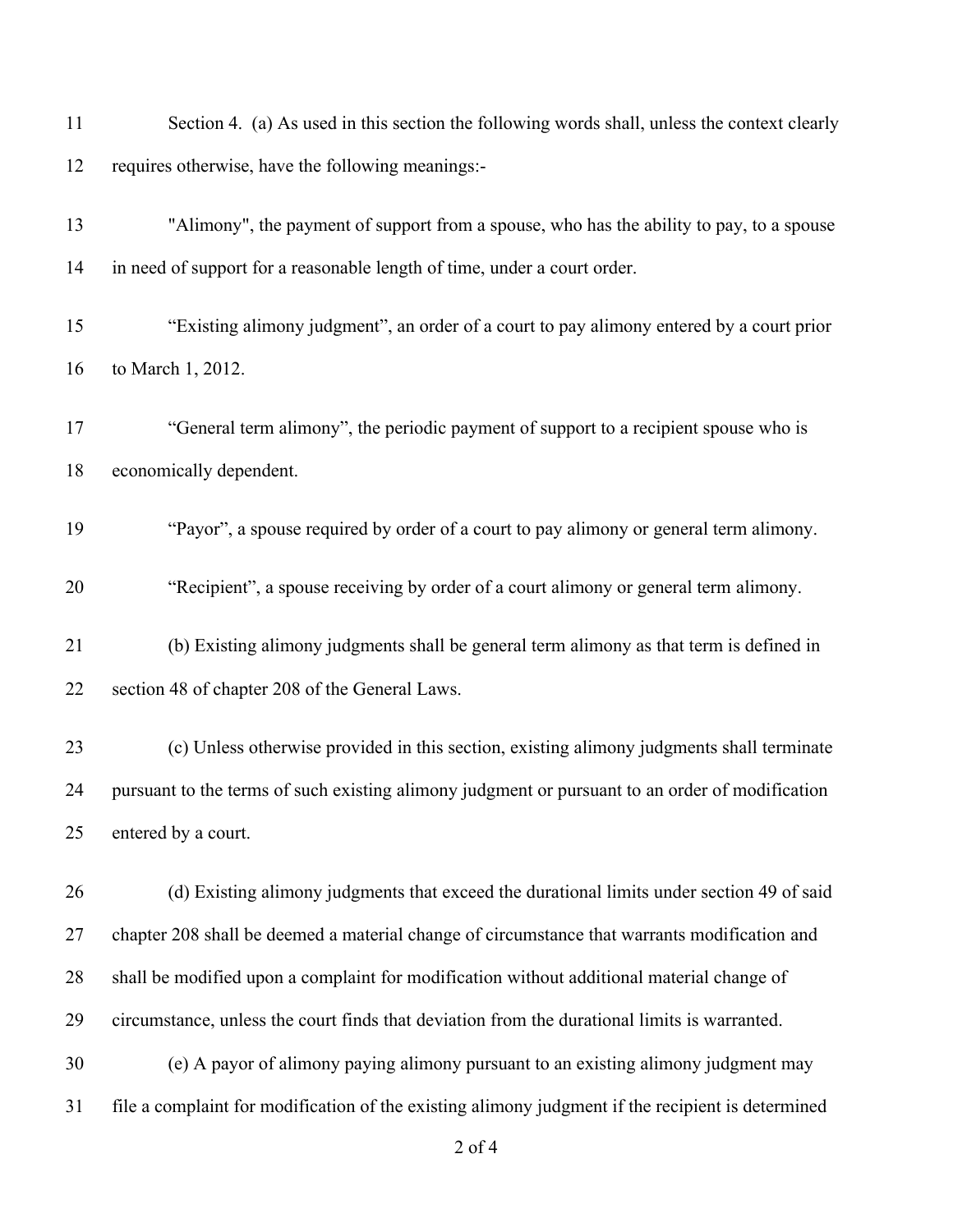| 32 | to be cohabitating pursuant to subsection (d) of said section 49 of said chapter 208. A court       |
|----|-----------------------------------------------------------------------------------------------------|
| 33 | considering a complaint for modification of an existing alimony judgment pursuant to this           |
| 34 | subsection shall consider the recipient's cohabitation a material change of circumstance when       |
| 35 | ruling on the complaint for modification.                                                           |
| 36 | General term alimony shall be suspended, reduced or terminated upon the cohabitation of             |
| 37 | the recipient spouse when the payor shows that the recipient spouse has maintained a common         |
| 38 | household, as defined in this subsection, with another person for a continuous period of at least 3 |
| 39 | months.                                                                                             |
| 40 | (1) Persons are deemed to maintain a common household when they share a primary                     |
| 41 | residence together with or without others. In determining whether the recipient is maintaining a    |
| 42 | common household, the court may consider any of the following factors:                              |
| 43 | (i) oral or written statements or representations made to third parties regarding the               |
| 44 | relationship of the persons;                                                                        |
| 45 | (ii) the economic interdependence of the couple or economic dependence of 1 person on               |
| 46 | the other;                                                                                          |
| 47 | (iii) the persons engaging in conduct and collaborative roles in furtherance of their life          |
| 48 | together;                                                                                           |
| 49 | (iv) the benefit in the life of either or both of the persons from their relationship;              |
| 50 | (v) the community reputation of the persons as a couple; or                                         |
| 51 | (vi) other relevant and material factors.                                                           |

## of 4